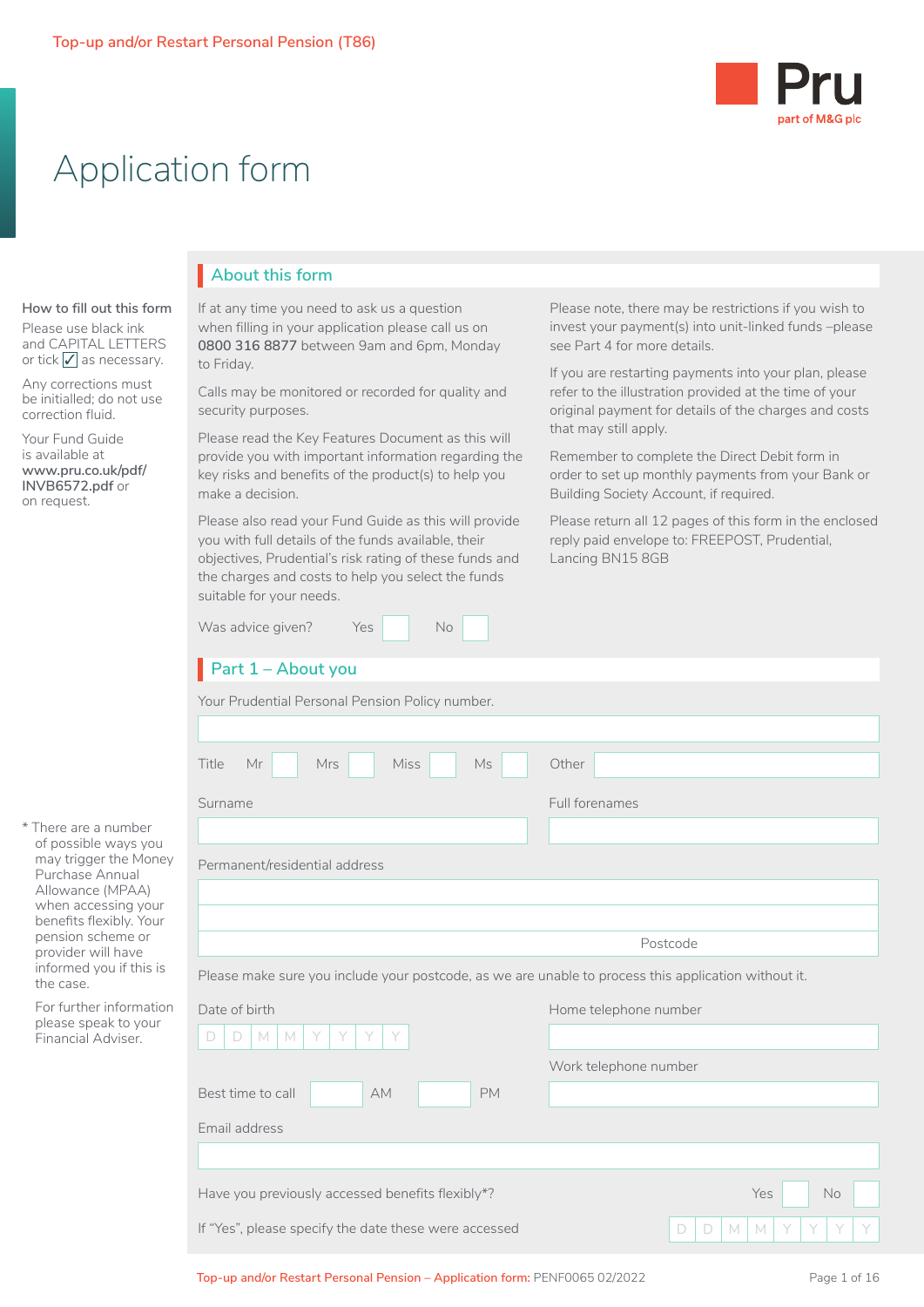|                                                                                                                 | Part $2$ – For employees only                                                                                                                                                                                                                                                                                                    |
|-----------------------------------------------------------------------------------------------------------------|----------------------------------------------------------------------------------------------------------------------------------------------------------------------------------------------------------------------------------------------------------------------------------------------------------------------------------|
|                                                                                                                 | Are you self employed?<br>go to part 3<br>Yes                                                                                                                                                                                                                                                                                    |
|                                                                                                                 | go to part 2<br>No                                                                                                                                                                                                                                                                                                               |
|                                                                                                                 | If you are self employed please go to Part 3.                                                                                                                                                                                                                                                                                    |
|                                                                                                                 | Your employer's name                                                                                                                                                                                                                                                                                                             |
|                                                                                                                 |                                                                                                                                                                                                                                                                                                                                  |
| Note: Company Pension<br>Scheme includes Final<br>Salary Schemes (also<br>known as Defined                      | Your employer's address                                                                                                                                                                                                                                                                                                          |
| Benefit) and Money<br>Purchase Schemes                                                                          | Postcode                                                                                                                                                                                                                                                                                                                         |
| (also known as Defined<br>Contribution). It does                                                                |                                                                                                                                                                                                                                                                                                                                  |
| not include other types<br>of company pension<br>arrangements offered                                           | a) Are you a member of or are you eligible to join a Company Pension Scheme<br>Yes<br>No<br>now, that provides pension benefits?                                                                                                                                                                                                 |
| by employers such as<br><b>Group Personal Pension</b><br>(GPP) and Stakeholder<br>Pension (SHP).<br>Please tick | (A Company Pension Scheme is a pension scheme provided by an employer for their employees. If you<br>are employed and are unsure whether your employer provides a company pension and whether you are<br>a member or eligible to become a member, please contact your employer before continuing with this<br>application form). |
| appropriate box                                                                                                 | If you answered Yes, please complete question b).                                                                                                                                                                                                                                                                                |
|                                                                                                                 | If you answered No, please go to question d).                                                                                                                                                                                                                                                                                    |
|                                                                                                                 | b) If you are currently a member do you intend to leave this scheme in order<br>Yes<br>No<br>to commence contributions into this Personal Pension Plan?                                                                                                                                                                          |
|                                                                                                                 | (We believe that it's normally in your best interests to stay in a Company Pension Scheme).                                                                                                                                                                                                                                      |
|                                                                                                                 | If you answered Yes, you are unable to proceed with this application, unless it has been advised by your<br>Financial Adviser.                                                                                                                                                                                                   |
|                                                                                                                 | If you answered No, please go to Part 3 and proceed with the application.                                                                                                                                                                                                                                                        |
|                                                                                                                 | If N/A, I am not currently a member, please go to question c).                                                                                                                                                                                                                                                                   |
|                                                                                                                 | c) If you are eligible to join your Company Pension Scheme now, do you intend to join? Yes<br>No                                                                                                                                                                                                                                 |
|                                                                                                                 | (We believe that it's normally in your best interests to join a Company Pension Scheme).                                                                                                                                                                                                                                         |
|                                                                                                                 | If you answered Yes, go to Part 3.                                                                                                                                                                                                                                                                                               |
|                                                                                                                 | If you answered No, you are unable to proceed with this application, unless it has been advised by your<br>Financial Adviser.                                                                                                                                                                                                    |
|                                                                                                                 | d) Will you be eligible to join a Company Pension Scheme at a future date?<br>No<br>Yes                                                                                                                                                                                                                                          |
|                                                                                                                 | If you answered Yes, please inform us of the date on which you will become<br>eligible to join the Company Pension Scheme and proceed with the application.                                                                                                                                                                      |
|                                                                                                                 | (Please note: we will be unable to accept your application form without this information).                                                                                                                                                                                                                                       |
|                                                                                                                 | What date will you become eligible to join the Company Pension Scheme?<br>D<br>M<br>M                                                                                                                                                                                                                                            |
|                                                                                                                 |                                                                                                                                                                                                                                                                                                                                  |
|                                                                                                                 |                                                                                                                                                                                                                                                                                                                                  |
|                                                                                                                 |                                                                                                                                                                                                                                                                                                                                  |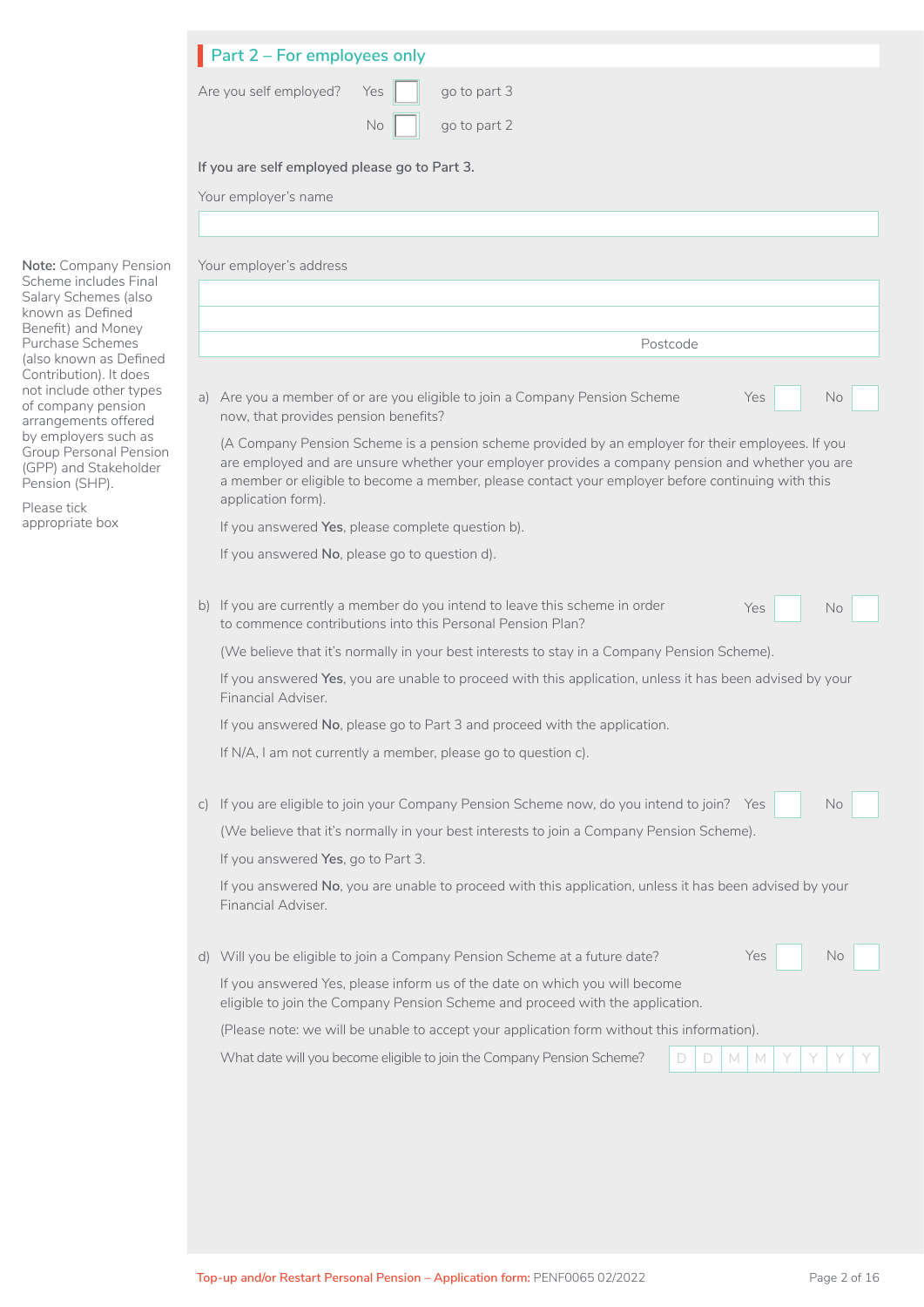## Part 3 – How much do you want to pay in?

## **Regular payments by you**

- If you have an existing Pension Plan where contributions have been stopped, if the terms of the contract allow, these contributions will be restarted. If these contributions cannot be restarted, then, along with any additional contributions up to the amount shown here, they will be started as a top up to your existing plan.
- Prudential will claim basic rate tax relief from HM Revenue and Customs for you and add this to the amount you want to pay. For example, if you want to pay £80 (net), Prudential will claim £20 from the Revenue (assuming a basic rate tax of 20%) making your total investment of £100. This is the gross amount (subject to government limits). Remember the pension you receive at retirement will be taxed as earned income.
- \*\* If the arrears you pay do not equal an exact number of payments the difference will be returned to you.

How much in total do you want to pay?<sup>#</sup>  $\boxed{f}$  This should be the total amount you want to pay including any existing or previous regular contributions.  $n \in \mathbb{R}^+$ When do you want payments to begin? 0 1 M M 2 0 Y Y Payments are always collected on 1st of the month. If we are unable to collect this payment on the specified date do you want us to take multiple payments (no more than 3 months) at the next available collection date? Yes No  $\Box$  No  $\Box$ 

If no, we will start the policy and collect 1 months payment as soon as possible or at the requested date, whichever is the later. We will confirm in writing once this has been set up.

Would you like your total monthly payment to increase automatically by 5% each year?

Yes No

Please note: If your payments do not already increase automatically each year then by ticking **Yes**, the automatic increase will be applied to the whole amount that you pay into the plan, not just this increase. Similarly if your payments already increase automatically each year, and you tick **No**, then this option will be removed from the **total** amount of payments, not just the increase.

In the event of a tax rate change, the amount you pay will alter and the gross investment will stay the same.

If you are a higher rate taxpayer, under current rules, any higher rate tax relief can be claimed through your tax assessment.

This is based on our understanding of current tax legislation and HM Revenue & Customs practice, both of which may change without notice. The impact of taxation (and any tax relief) depends on individual circumstances.

#### **Lump sum payments by you**

Do you wish to make any additional lump sum payment? How much is the lump sum payment that you want to make?

If you have outstanding payments, do you wish to pay all or some of those

Yes No  $f$  net\* £  $\Box$  No  $\Box$ 

Yes No

 $\begin{array}{|c|c|c|c|}\n\hline\n\text{No} & \text{No} & \text{No} \end{array}$ 

If so, how much?

outstanding payments\*\*

Please make the cheques payable to "The Prudential Assurance Co Ltd".

Bank/Building Society "Counter" Cheque/Money orders: the Bank/Building Society should include reference to the name of the account from which the funds have been withdrawn when completing the name of the payee on the cheque/money order. For example, "pay … The Prudential Assurance Company Ltd – Re: Your name".

If your direct debit mandate has been cancelled, please complete the mandate on the last page of this application.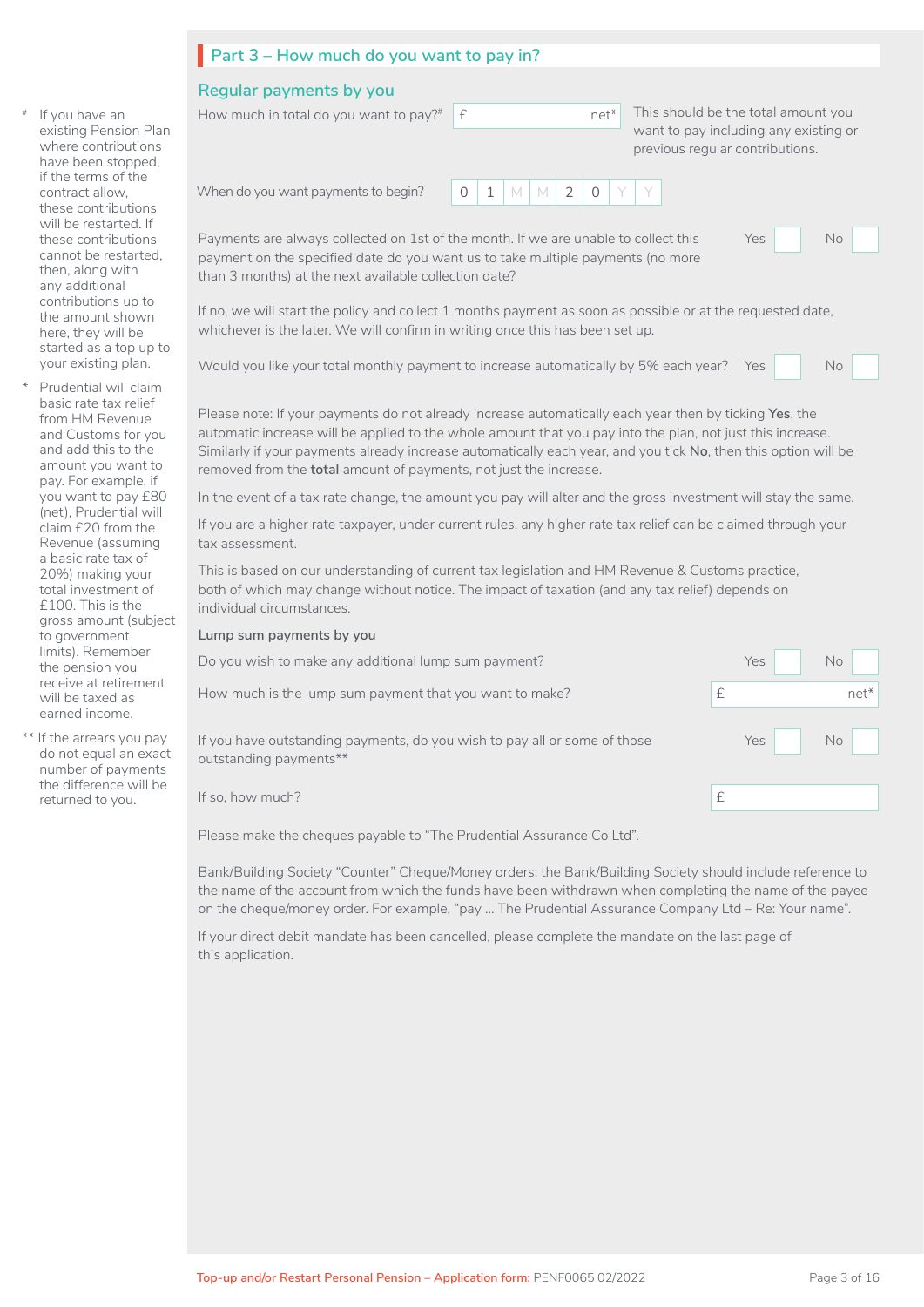## **Part 4 – Where do you want your money to be invested?**

Please tell us where you would like your payments to be invested. You can only choose to invest your regular payment in any of the unit-linked funds if you are currently investing regular payments into one or more of these funds. You can only choose to invest your lump sum payment into any of the unit-linked funds if you have previously invested into one or more of these funds.

If you do not tell us we will invest your payments in the Prudential With-Profits Pension Fund if you have at least five years until your selected retirement date, or in the Prudential Cash Pension Fund if you have less than five years remaining.

If there are less than five years to your selected retirement date these can be invested in the With-Profits Fund provided you already have payments invested in this fund with the same retirement date.

If you would like further information on funds please refer to your Fund Guide.

| <b>Chosen Funds</b> | <b>Regular Contributions</b> | Single Contributions |
|---------------------|------------------------------|----------------------|
|                     | $\%$                         | $\%$                 |
|                     | $\%$                         | %                    |
|                     | $\%$                         | $\%$                 |
|                     | $\%$                         | $\%$                 |
|                     | $\%$                         | $\%$                 |
|                     | $\%$                         | $\%$                 |
| Total               | 100%                         | 100%                 |

A market value reduction may be applied to your fund value if you take money out of the With-Profits Fund. For further details, please refer to the Key Features Document.

Does this fund choice relate to

A Top-up only

B All future contributions

C Your total investment

If you do not tell us, then this will only apply to the top-up amount or future contributions.

 $\Box$ 

 $\Box$ 

LJ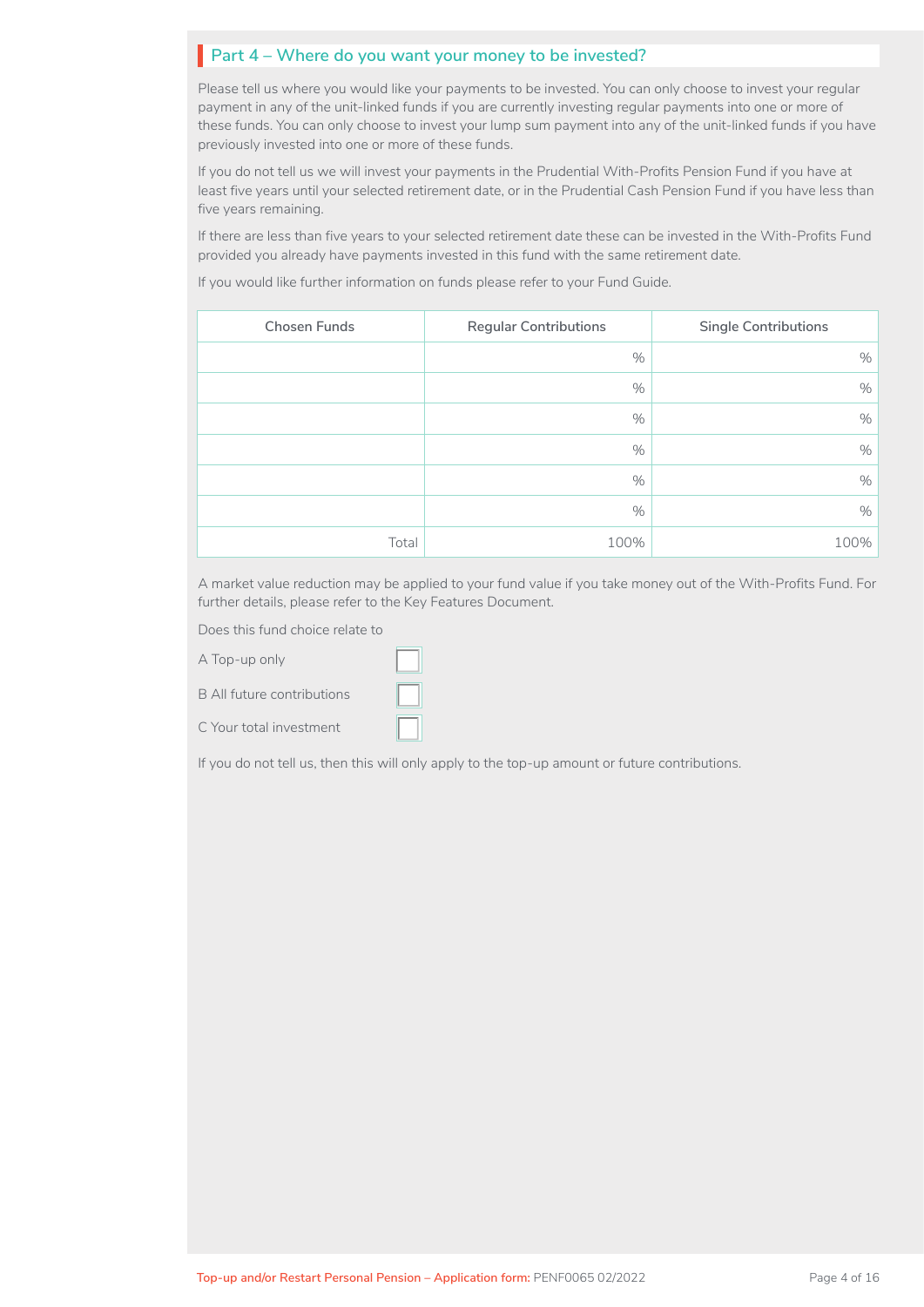| Part $4$ – Where do you want your money to be invested? – continued |  |  |
|---------------------------------------------------------------------|--|--|
|                                                                     |  |  |

| * Not available to With |
|-------------------------|
| Profits funds.          |

\*\* If you are restarting contributions, your selected retirement date will remain as it was originally chosen. Alternatively, if you have chosen to invest in unit-linked funds, you can choose one of our lifestyle options. This means that we will automatically switch your investments into more secure funds as you approach your Selected Retirement Date. If you would like anything other than the funds that you are in, please phone your financial adviser.

Please choose which lifestyle option you would like.\*

| Lifetime Investment Profile targeting retirement options |  |
|----------------------------------------------------------|--|
| Lifetime Investment Profile targeting an annuity         |  |
| Lifetime Investment Profile targeting 100% cash          |  |
| Lifetime Investment Profile targeting drawdown           |  |
|                                                          |  |

#### **Selecting your retirement date for your top up contributions\*\***

Normally, you can start receiving your pension benefits at any age between ages 55 and 75.

When you first joined the plan, you chose the year in which you would like to retire and start receiving your pension benefits. However, you may not want the same retirement year to apply to your increased payments. If you would like to choose a different retirement year for the increased payments, then please advise us of this by filling in the boxes below.

**If you don't want to change your retirement date then please leave the following blank.**

Retirement year for my increased payments (if different)



This should be at least five years from this year for regular payments and one year for lump sum payments.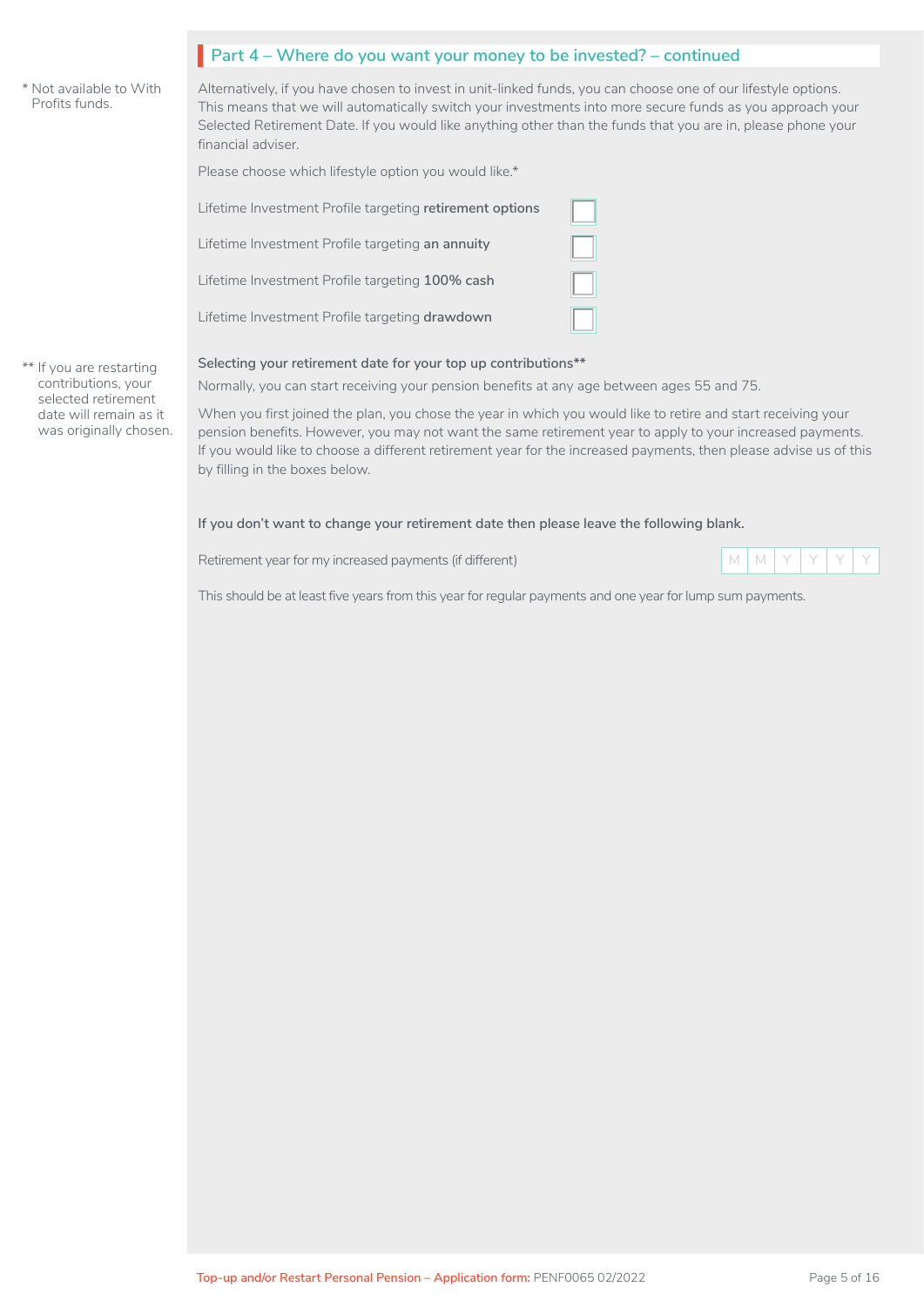## **Part 5 – Protecting your pension payments**

If you joined the plan before 6 April 2001 and are aged under 59 at the date of this application, you can choose to protect your pension payments in case you have an accident or become too sick to work.

#### **Only complete this section if:**

You already have payment protection and would like to continue with this option for your increased monthly pension payments or you would like to add payment protection to all your monthly pension payment.

Would you like to include payment protection on your monthly pension payments? Yes No

**Please note:** If your payments are currently protected and you do not tick the Yes box, payment protection will be removed from all your payments.

#### **Your occupation**

| 1. What is your Occupation? |           |
|-----------------------------|-----------|
| Business/Industry           |           |
| Self-employed               | Yes<br>No |

2. Does your occupation involve any form of manual or physical activity (including, but not limited to, lifting and carrying or the need to work on your feet for long periods)?

If yes, please detail the main manual or physical tasks you do, starting with the task you do the most and specify the percentage of your day doing this task.

| Task | % of day |
|------|----------|
|      |          |
|      |          |
|      |          |
|      |          |

3. Does your occupation involve any work at heights at over 40 feet, underground or underwater, or driving more than 18,000 miles per annum?

|--|

Yes No

 $\begin{array}{|c|c|c|c|}\n\hline\n\textbf{}} & \textbf{No} & \textbf{} \end{array}$ 

□ □

If yes, please give full details i.e. maximum height/depth at which you work, whether explosives are used, annual mileage etc.

4. Does your occupation involve working with any form of machinery or tools?

Yes No

Yes

If yes, please give full details i.e. type of machinery/tools and percentage of day spent using machinery/tools.

**Failure to answer the questions honestly and with reasonable care may result in your claim being rejected or not paid in full.** 

□ □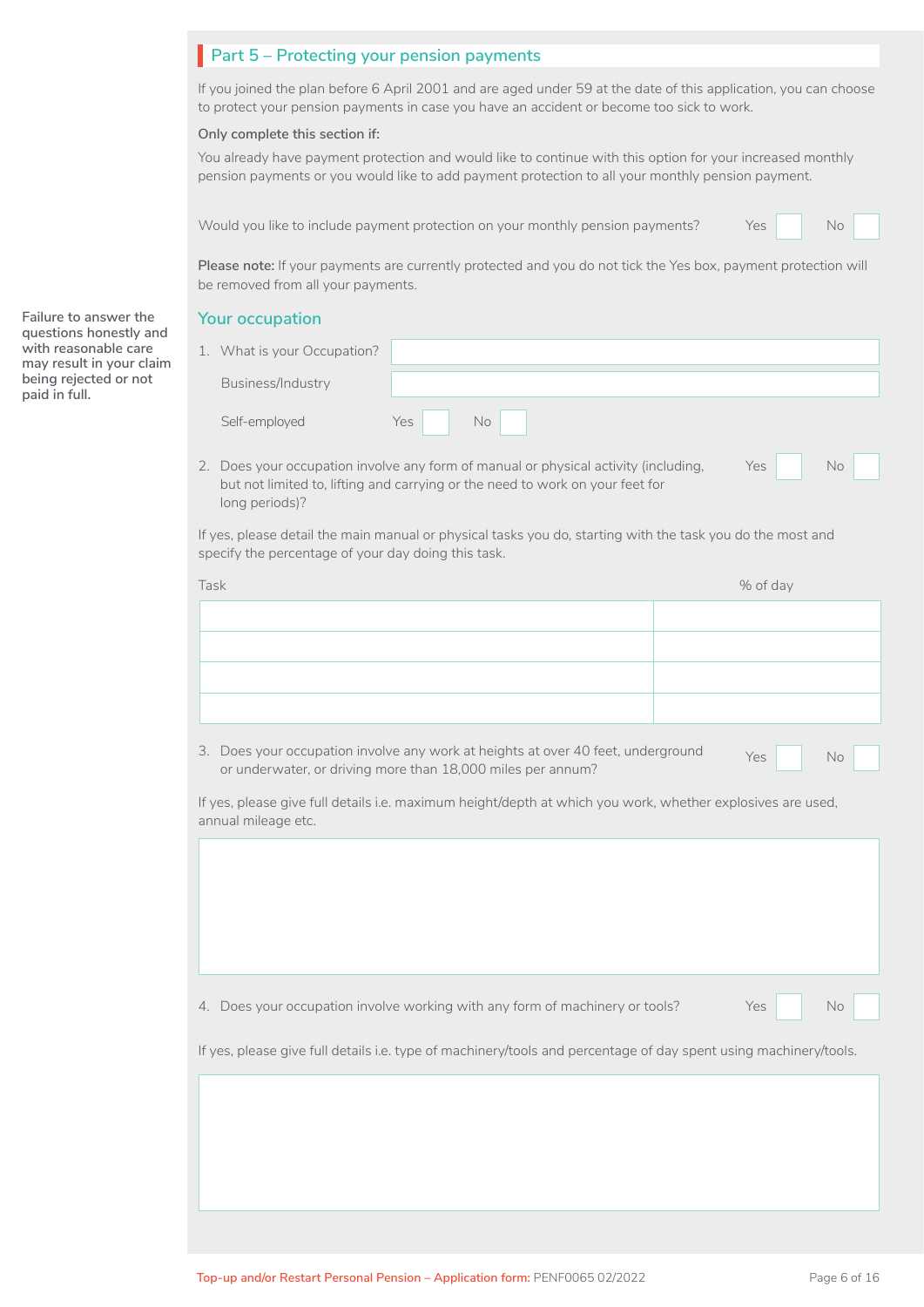## **Part 5 – Protecting your pension payments – continued**

#### **Health questions**

#### **Important information for investors**

Please take reasonable care to answer all the questions honestly and to the best of your knowledge. If you don't a claim may be rejected or not fully paid or your policy may be cancelled. Please answer all questions as failure to do so may mean that your application will be delayed as we will have to contact you for the missing answers. Please do not assume that we will contact or obtain a report from your doctor.

If someone else fills this form in for you (for example, your Financial Adviser), please check that all the details are correct before you sign the declaration. You are responsible for all the answers you or your Financial Adviser provide on this application.

If you make a mistake please cross it out, put in the correct word or words and initial next to the correction.

If you would prefer you may complete the health questions in private and send them direct to our Chief Medical Officer. Please indicate on this form if you have done so.

It is very important that you tell us if there is a change between completion of this form and your pension re-starting to any of the information given in the answers to these questions.

#### **Genetic testing**

- If this application, taken together with any other insurance policies you already have, is for life insurance up to a sum of £500,000 you need not disclose any genetic test you may have had.
- You need not disclose the result of any genetic test undertaken in the context of research.
- Genetic test results need only be disclosed where the sum exceeds £500,000 for life insurance and their use by insurers has been independently approved.
- You may, of course, disclose any genetic test result which is in your favour.
- If you either have a family history of, are receiving treatment or experiencing symptoms of a genetic condition, you must tell us.
- If you wish to disclose to us a negative genetic test result, which shows that you have not inherited a genetic disorder, we will take this into account in setting your premium, providing your clinical geneticist confirms that the test result indicates a reduced risk of developing the inherited disease.
- Further information is available on request which fully explains this policy and details those genetic tests approved for use by insurers.



you ever had any illness or injury requiring more than two weeks off work?

If you answered yes to question 2 or 3 then please give us full details of your condition here. Please tell us the name of your condition, the frequency and type of symptoms you have or have had, please also tell us what treatment you've received and what investigations you've had and any time off work as a result of your condition. Please continue on a separate sheet if necessary.

**Failure to answer the questions honestly and with reasonable care may result in your claim being rejected or not paid in full.** 

**Please do not assume that we will request a report from or contact your doctor.**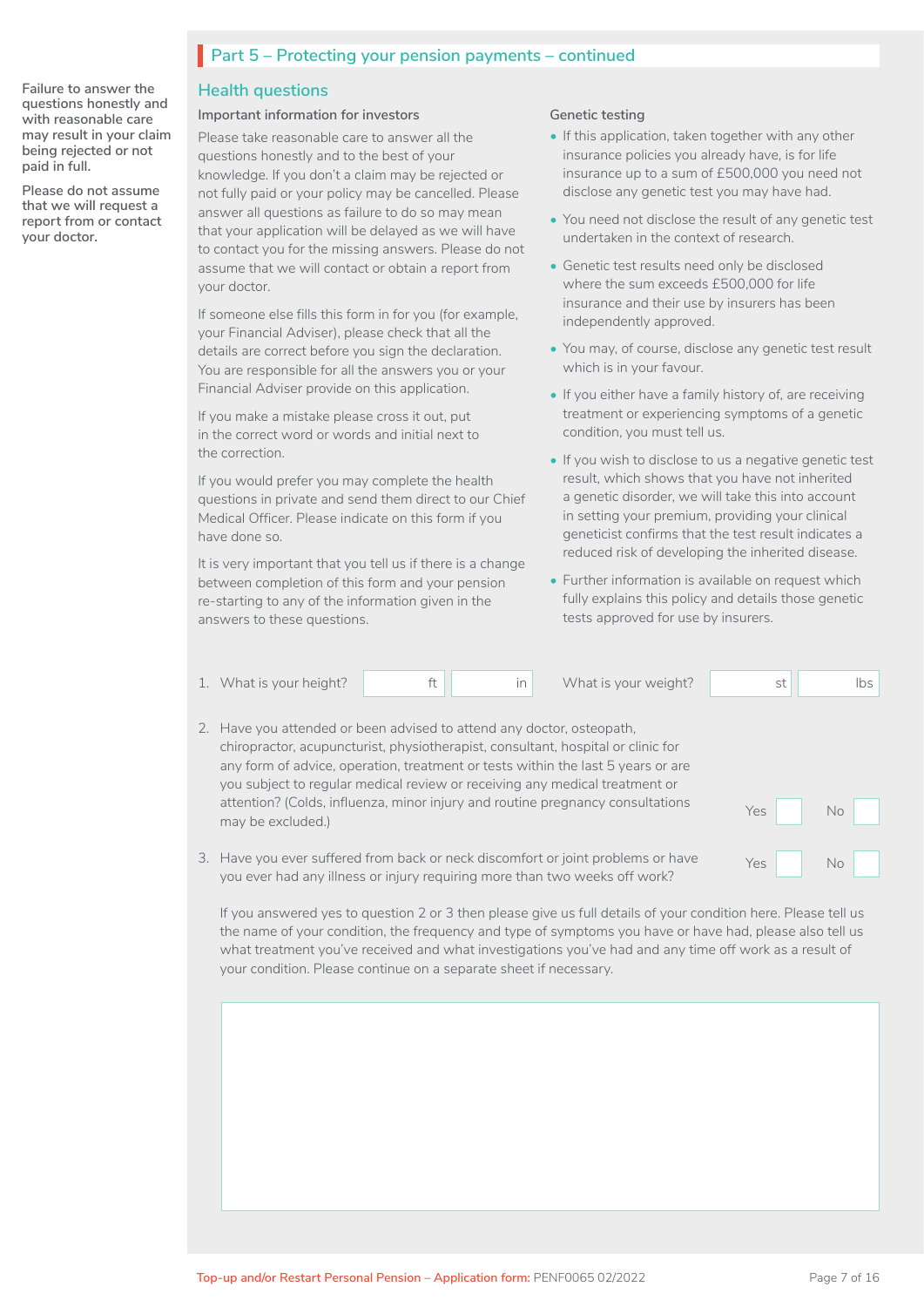|                                                                                                                                                                                                                                           | Part 5 - Protecting your pension payments - continued                                                                                                                                                                                                                                                                                                                                                      |
|-------------------------------------------------------------------------------------------------------------------------------------------------------------------------------------------------------------------------------------------|------------------------------------------------------------------------------------------------------------------------------------------------------------------------------------------------------------------------------------------------------------------------------------------------------------------------------------------------------------------------------------------------------------|
| Failure to answer the<br>questions honestly and<br>with reasonable care<br>may result in your claim<br>being rejected or not<br>paid in full.<br>Please do not assume<br>that we will request a<br>report from or contact<br>your doctor. | 4. Have you ever tested positive for HIV/AIDS, hepatitis B or C or are you<br>Yes<br>No<br>awaiting the results of such a test? Note: if the result is negative, the fact of<br>having an HIV test will not, of itself, have any effect on your acceptance terms<br>for insurance.<br>If you answered Yes, please give full details, including the name of the condition and date test was<br>carried out. |
|                                                                                                                                                                                                                                           | 5. Do you, or do you intend to, participate in any sport or pastime that involves<br>Yes<br>No<br>any additional risk of accident such as, but not limited to motor/motor cycle<br>sports, mountaineering, underwater activities, private flying or hang gliding?<br>If yes, please give full details including number of events or hours you undertake per annum                                          |
|                                                                                                                                                                                                                                           |                                                                                                                                                                                                                                                                                                                                                                                                            |
|                                                                                                                                                                                                                                           | 6. Please tell us the name and address of your doctor                                                                                                                                                                                                                                                                                                                                                      |
|                                                                                                                                                                                                                                           | Doctor's name                                                                                                                                                                                                                                                                                                                                                                                              |
|                                                                                                                                                                                                                                           |                                                                                                                                                                                                                                                                                                                                                                                                            |
|                                                                                                                                                                                                                                           | Doctor's address                                                                                                                                                                                                                                                                                                                                                                                           |
|                                                                                                                                                                                                                                           |                                                                                                                                                                                                                                                                                                                                                                                                            |
|                                                                                                                                                                                                                                           | Postcode<br>Doctor's telephone number (including STD code)                                                                                                                                                                                                                                                                                                                                                 |
|                                                                                                                                                                                                                                           |                                                                                                                                                                                                                                                                                                                                                                                                            |
|                                                                                                                                                                                                                                           | How long has he/she been your doctor<br>yrs                                                                                                                                                                                                                                                                                                                                                                |
|                                                                                                                                                                                                                                           |                                                                                                                                                                                                                                                                                                                                                                                                            |
|                                                                                                                                                                                                                                           |                                                                                                                                                                                                                                                                                                                                                                                                            |
|                                                                                                                                                                                                                                           |                                                                                                                                                                                                                                                                                                                                                                                                            |
|                                                                                                                                                                                                                                           |                                                                                                                                                                                                                                                                                                                                                                                                            |
|                                                                                                                                                                                                                                           |                                                                                                                                                                                                                                                                                                                                                                                                            |
|                                                                                                                                                                                                                                           |                                                                                                                                                                                                                                                                                                                                                                                                            |

I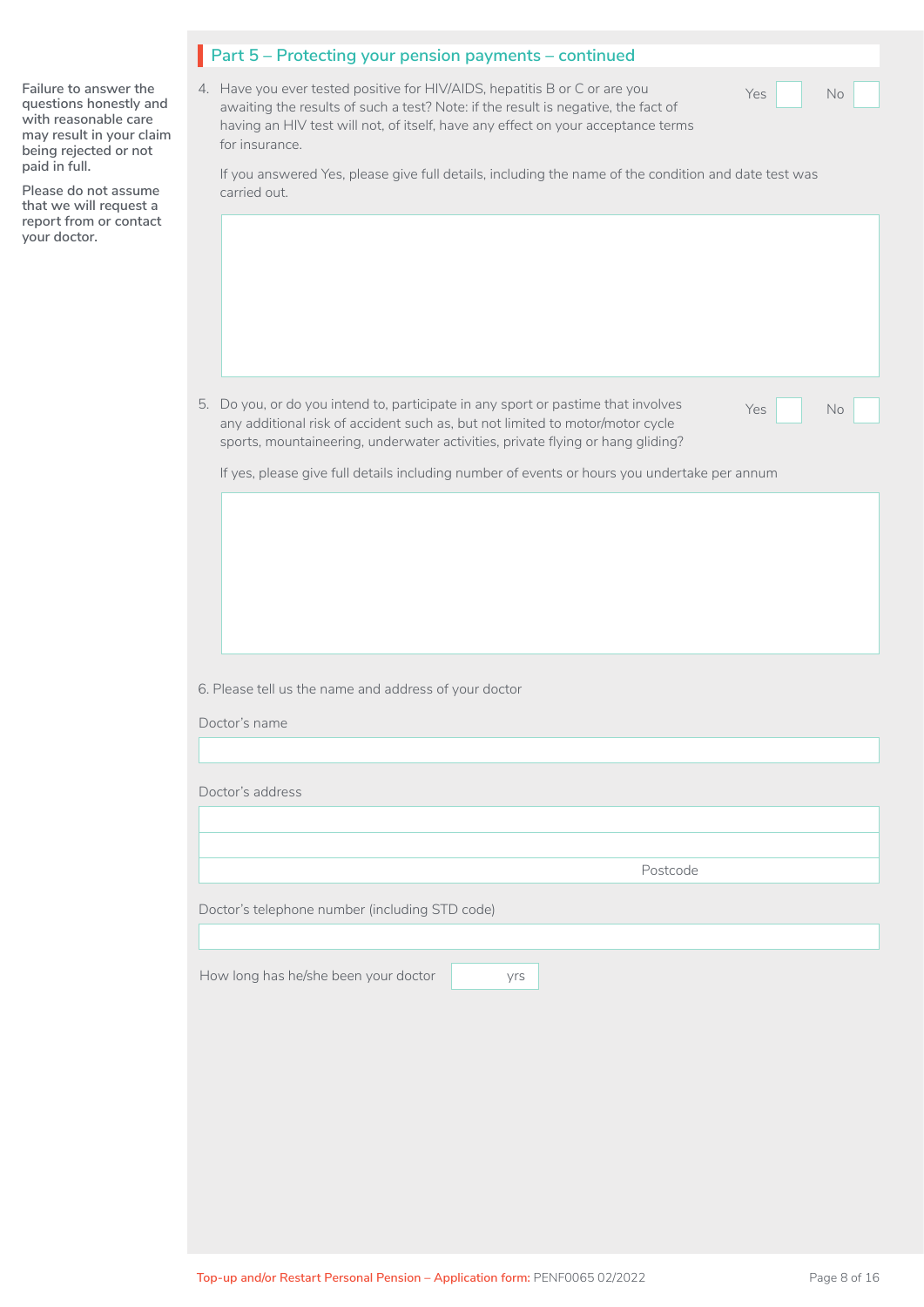## **Part 6 – Declaration**

**For your own benefit and protection, you need to read carefully the documentation provided before signing and returning this form. You also need to read carefully any further documentation provided to you in the future. If there is anything you do not understand, please ask us for further information.**

**This application will be used as an application for tax relief on your payments and some of the information is required for income tax purposes. If you give false information HM Revenue & Customs may prosecute you. Please note that the payment instruction forms part of the application. An incorrectly completed payment instruction may require us to return your application, which could have an adverse effect on the initial purchase price of your investment and/or reject your application.**

**I apply to top up my Prudential Personal Pension Scheme and/or I apply to restart my pension payments within my Prudential Personal Pension Plan (the plan) and declare that:**

- I am a resident, or usually a resident in the United Kingdom, or I am a Crown Servant or the spouse or civil partner, of a Crown Servant.
- I agree to be bound by the plan's terms and conditions (as amended from time to time by Prudential).
- I acknowledge that the plan is a UK registered pension scheme.
- I agree in accordance with the Social Security (Disclosure of State Pension Information) Regulations 2000 to the Department for Work and Pensions (formerly the DSS) disclosing my state pension details to Prudential or its appointed agents.
- I acknowledge that the plan and its arrangements are subject to the continued approval of the Board of HM Revenue & Customs.

#### **I understand and agree that:**

- This application for membership and each benefit proposed, including restart contributions, are subject to acceptance in writing by Prudential.
- Plan benefits are subject to the requirements of the law. Plan benefits cannot be assigned or surrendered and do not have any value for the purpose of a loan.
- The earliest date that any payments from whatever source will be applied to secure Pension Benefit is the date of receipt of such payments at Prudential.

#### **I declare that:**

- The terms of this application, together with Prudential's Acceptance, shall form part of any relevant contracts.
- I have taken reasonable care to answer the questions honestly and to the best of my knowledge. I understand a claim may not be paid in full or may be rejected or my policy cancelled if I have not.
- My total contributions to all UK registered pension schemes (schemes that attract tax relief) will not exceed the higher of:
	- (i) my Relevant Earnings (broadly UK taxable earnings directly from a trade, or profession or employment), or
	- (ii) £3,600, if my Relevant Earnings do not exceed £3,600 gross (including tax relief).
- If I cease to be a UK resident, for tax purposes or cease to be eligible for tax relief on any contributions that I am paying (because my earnings have reduced), I will write to Prudential to confirm this before the later of:
	- (i) 30 days after the change, and
	- (ii) the 5 April at the end of the tax year when my circumstances change.

The amount of tax relief you will receive is subject to HMRC limits.

A copy of plan terms and conditions and completed application form are available on request.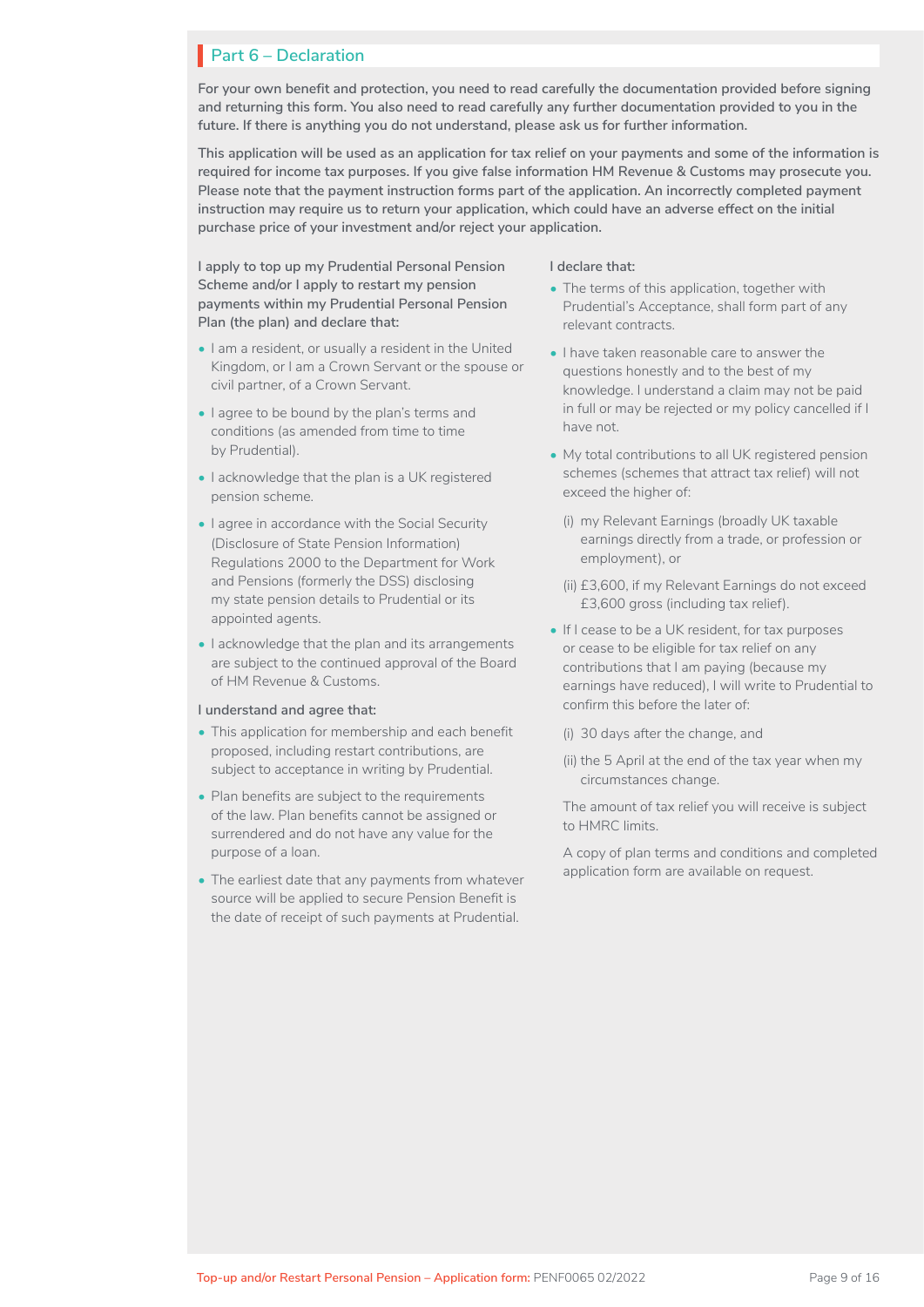#### Part 6 – Declaration – Please read and sign this – continued

#### **How we use your personal information**

We, Prudential UK (part of M&G plc), take the privacy and protection of your personal information seriously.

So we've set out below information about our processing of your personal information, what rights you have, and how you can get in touch if you want to know more.

When we say personal information, we mean information about you, such as your name, date of birth and contact details. We collect personal information from you that is necessary for us to either provide you with the product or service you've requested or to comply with statutory or contractual requirements. Unfortunately if you don't provide all of the information we require this may mean we are unable to provide our products and services to you.

## **Part A – How we use your personal information and why**

We, M&G plc and our Business Partners, will use the personal information you provide to us, together with other information, for the following purposes:

- the administration of our products and services. including to enable us to perform our obligations to you and to provide any relevant services as discussed with you prior to any purchase of a product or service
- complying with any regulatory or other legal requirements
- carrying out checks using agencies such as credit reference agencies, tracing companies, or publicly available information (See Part B for more)
- the provision of customer services like to reply to a question, or tell you that something's changing
- automated decision-making or profiling (see Part C for more)
- keeping your information on record and carrying out other internal business administration

In addition, we, M&G plc, and our Marketing Partners. will use the personal information you provide to us, together with other information, to send you direct marketing offers by electronic and non-electronic means including by post, as well as sending you introductions to products and services from carefully selected third parties also by post. Please see Part G for further details.

Some of the purposes above are necessary to allow us to perform our contractual obligations to you and to enable us to comply with applicable laws and regulation. We may also rely on legitimate interests or other legal bases in using and sharing your personal information for the purposes described above to improve our products and services. This allows us to explore ways to develop our business and to gain insights into how our products

and services are used. To the extent that we need your consent to use your personal information for the purposes described above, you explicitly provide your consent by signing and returning this form, or as set out in Part G as appropriate.

#### **Who we share your personal information with and why**

We may share your personal information within M&G plc and with our Business Partners, for any of the purposes set out in Part A. If you have a joint policy or investment, the other person may receive your personal information too. If appropriate, we may also pass on your personal information to financial crime prevention agencies, any legal, regulatory or government bodies.

As we, M&G plc, and some of our Business Partners are global companies, we might need to send your personal information to countries that have different data protection laws to the UK or the European Economic Area. These transfers will only be to countries in respect of which the European Commission and, where applicable, the UK Government has issued a data protection 'adequacy' decision, or to other countries, such as India or the United States of America, but only where appropriate safeguards have been put in place first. In more limited circumstances, we may also need to rely on a derogation under applicable privacy laws.

If you want to know more about these safeguards –like our use of the European Commission's or UK's Model Clauses which govern the transfer of information outside of the European Economic Area and UK respectively – further information is available on request.

#### **We keep your personal information for a set amount of time**

Your personal information will be stored either for as long as you (or your joint policyholder) are our customer, or longer if required by law or as is otherwise necessary. It'll always be in line with our data retention policy.

### **Part B – Reference checks**

For certain products, we may use approved credit reference agencies, tracing companies, financial crime prevention agencies, or publicly available information, to help us to check your identity, as well as to prevent fraud and money laundering; this may include checks on your current or previous addresses. Results of these may be recorded for future reference.

These checks may also be carried out for a joint policy holder or person(s) that you provide personal information on. Should we ever lose contact with you, we may use these agencies to verify your address to help us get back in touch.

Any transfer of your personal information will always be done securely.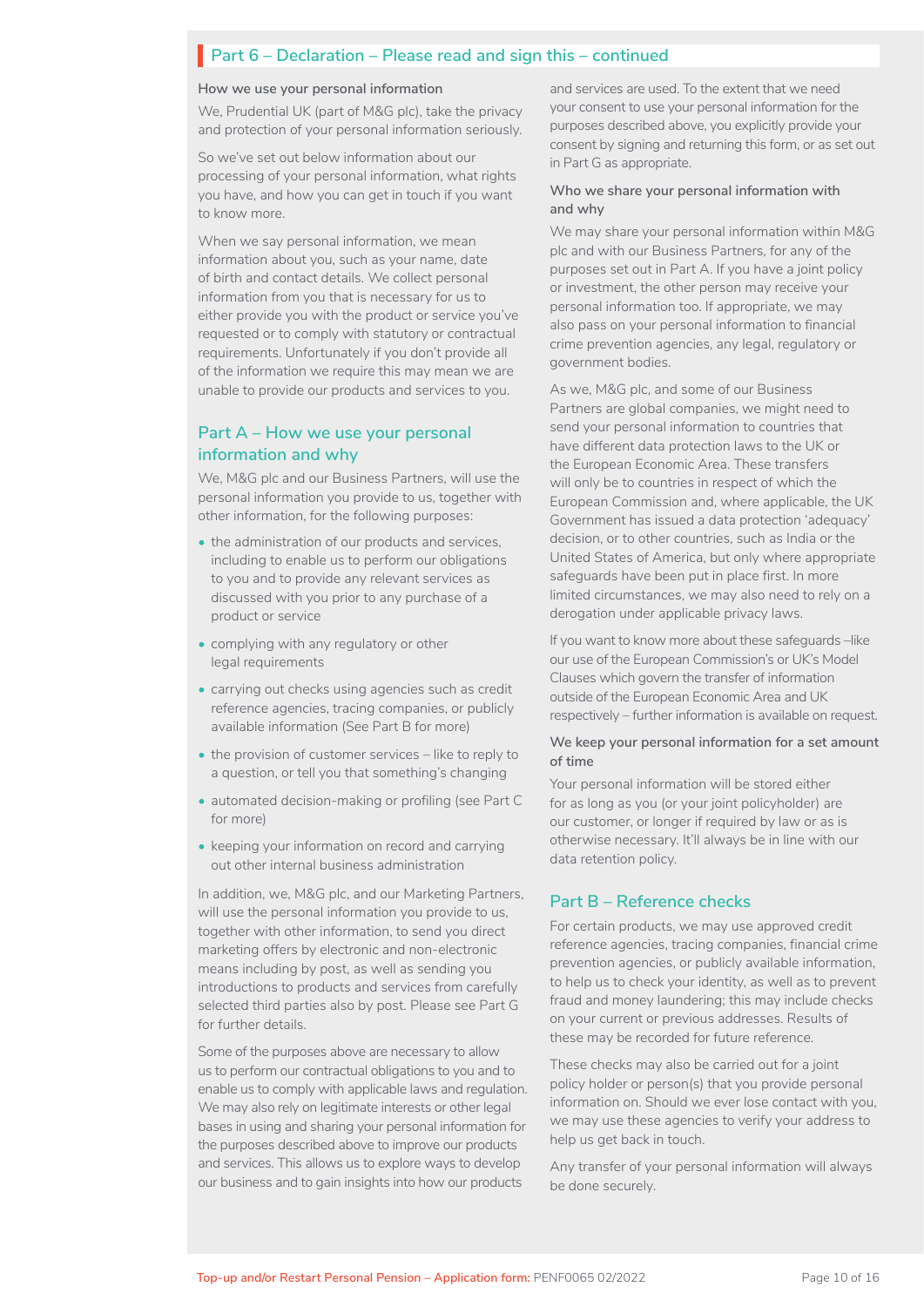### **Part 6 – Declaration – Please read and sign this – continued**

## **Part C – We may use your personal information to make automated decisions or profile you**

We, M&G plc, our Business Partners, and our Marketing Partners may use your personal information to make automated decisions affecting you or to conduct other profiling (for example, marketing profiling).

To the extent that we conduct such automated decision making activity, we'll provide you with further information at the appropriate time.

## **Part D – Use of your sensitive personal information**

For certain products or services, we'll need to process your sensitive personal information, such as information relating to health, genetics, biometric identifiers and sexual orientation. To the extent that we need your explicit consent to process this kind of personal information in the manner described in Parts A, B, and C, you explicitly provide your consent by signing and returning this form.

## **Part E – You're in control**

When it comes to how we use your personal information, you've got the right to:

- request a copy of your personal information for free (we may charge you for this if the request is manifestly unfounded or excessive)
- in certain circumstances request that we move your personal information to another organisation if you want us to
- request that we correct anything that's wrong, or complete any incomplete personal information
- ask us to delete your personal information if it is no longer needed for the purposes set out in Part A or if there is no other legal basis for the processing
- limit how we use your personal information or withdraw your consents (including automated decision making) you have given for the processing of your personal information
- object to us using your personal information for direct marketing (including related profiling) or other processing based on legitimate interests
- complain to a data protection authority or another independent regulator about how we're using it.

If you want to do any of these things, or would like an explanation as regards these rights, we've explained how you can get in touch in the Contact Us section.

If you do need to speak to us, it'll be useful to have to hand that the data controller of your personal information is Prudential UK. Prudential UK have also appointed a Data Protection Officer who can be reached at the address shown in the Contact Us section of this document.

We may monitor or record calls or any other communication we have with you. This might be for training, for security, or to help us check for quality.

## **Part F – Acting on someone else's behalf?**

If you give us personal information about another person (or persons), we'll take that to mean they have appointed and authorised you to act on their behalf. This includes providing consent to:

- our processing of their personal information and sensitive personal information (as we've explained in Parts A, B, C, and D above)
- you getting any information protection notices on their behalf.

If for any reason you are concerned as to whether you are permitted to provide us with the other person's information, please contact us on the phone number below before sending us anything.

### **Part G – Direct marketing**

We and M&G plc will still send you information by post about the Prudential UK and M&G plc's products and services and carefully selected third parties.

Additionally, from time to time, Prudential UK and M&G plc would like to contact you by electronic means with details about products, services and any special offers. Please note that any consent you give will not apply to M&G Investments Group and Prudential International Assurance plc as they operate their own customer databases and may contact you separately.

If you consent to us contacting you for this purpose by electronic means, please tick to say how we may contact you (tick as many or as few as you like):



And if you change your mind, and/or you would like to opt-out of receiving non-electronic direct marketing, it's easy to let us know. Just call us on 0800 000 000.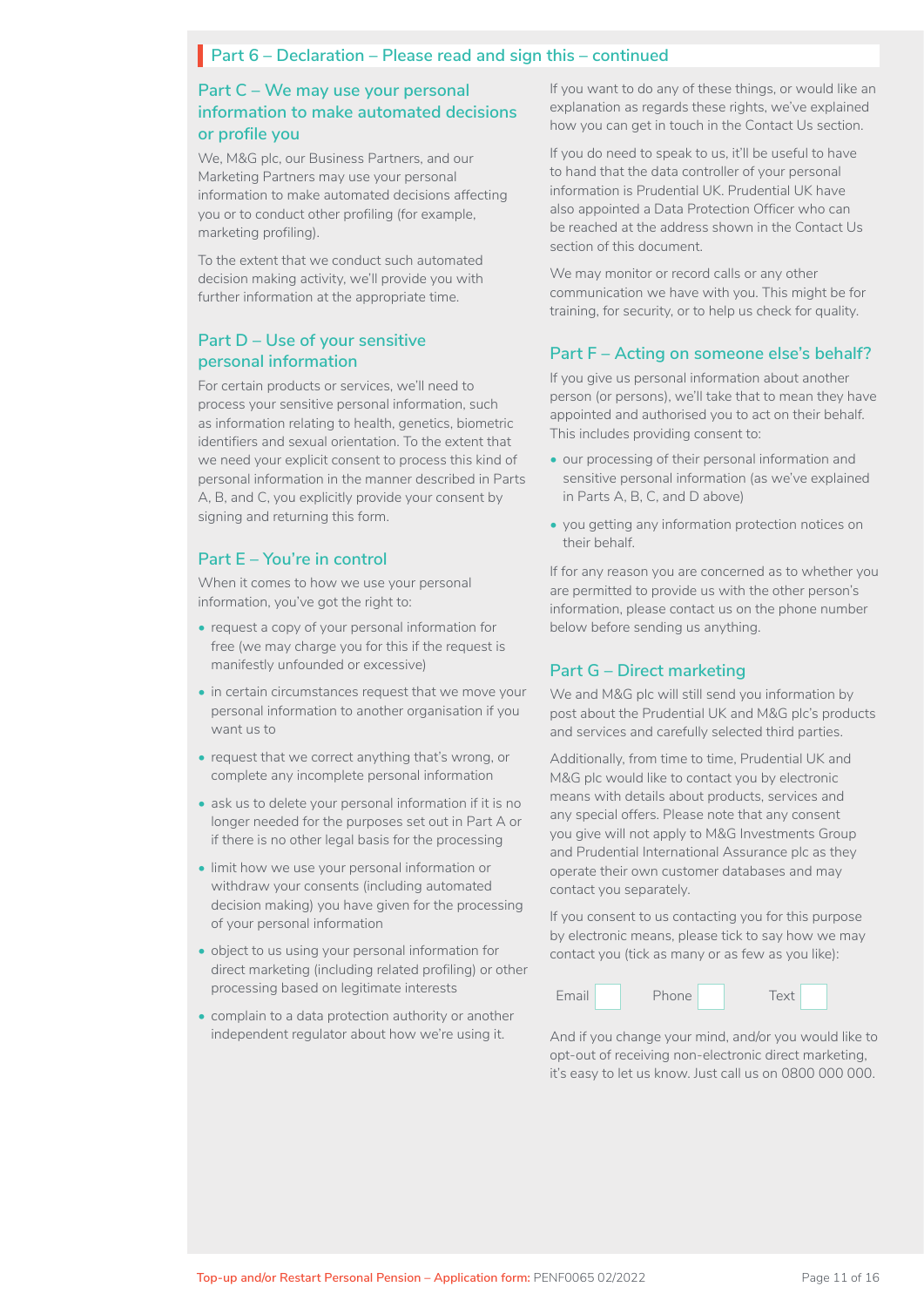## Part 6 – Declaration – Please read and sign this – continued

### **Contact us**

If you want to exercise your rights in Part E or if you require any other information about any other part of this notice, you can contact us in a number of different ways.

|             | Write to us at: Customer Service Centre |
|-------------|-----------------------------------------|
|             | Prudential                              |
|             | Lancing                                 |
|             | <b>BN158GB</b>                          |
| Call us on: | 0800 000 000                            |
| Or visit:   | www.pru.co.uk                           |

Prudential UK means The Prudential Assurance Company Limited, Prudential Distribution Limited, Prudential Life Time Mortgages Limited, Prudential Pensions Limited, and M&G Wealth Advice Limited as appropriate.

M&G plc means any affiliates of Prudential UK (including, Prudential International Assurance plc, PGDS (UK ONE) Limited, M&G Global Services Private Limited, M&G Investments Group, and Prudential Corporate Pensions Trustee Limited.

Business Partners means our service providers, accountants, auditors, IT service and platform providers, intermediaries, reinsurers, retrocessionaires, investment managers, agents, pension trustees (and other stakeholders), scheme advisors, introducers, selected third party financial and insurance product providers, and our legal advisers.

Marketing Partners means our service providers, intermediaries, pension trustees (and other stakeholders), scheme advisors, introducers and selected third party financial and insurance product providers.

| Signature | Date |        |    |  |   |     |    |              |
|-----------|------|--------|----|--|---|-----|----|--------------|
|           | `D.  | $\Box$ | MM |  | Y | Y I | гY | $\checkmark$ |
|           |      |        |    |  |   |     |    |              |

If you have a financial adviser, please ask them to complete the section below.

## Part 7 – To be completed by your adviser

Firm name

RI name

Adviser signature Date Date Date

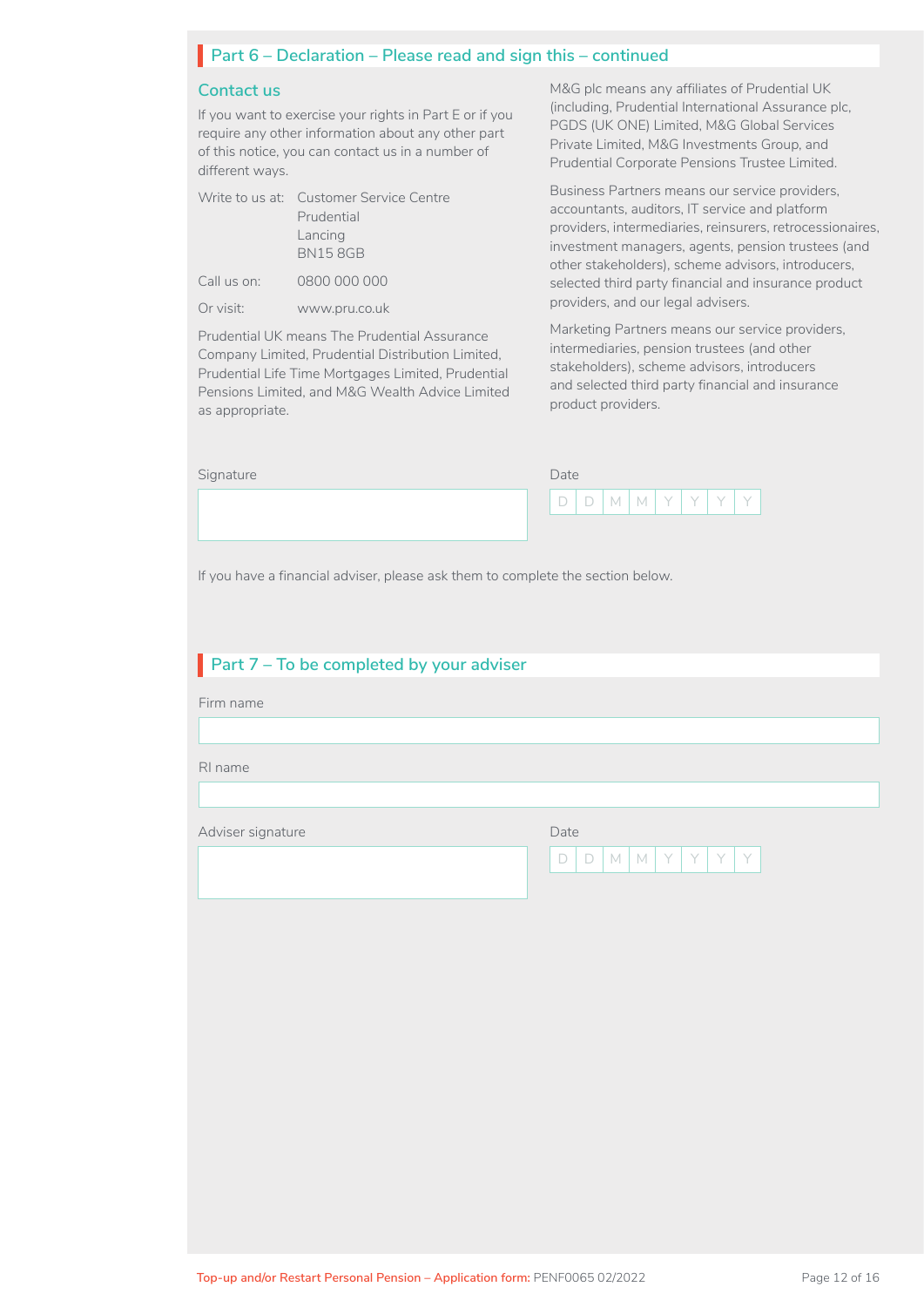| Monthly payments - Direct Debit instruction to your Bank or Building Society<br>to pay Direct Debits |                                                                                                                                                                                      |  |  |  |  |  |  |
|------------------------------------------------------------------------------------------------------|--------------------------------------------------------------------------------------------------------------------------------------------------------------------------------------|--|--|--|--|--|--|
| Please fill in the whole form                                                                        |                                                                                                                                                                                      |  |  |  |  |  |  |
| 1. Name and full postal address of your Bank or<br><b>Building Society branch</b>                    | 4. Bank or Building Society account number                                                                                                                                           |  |  |  |  |  |  |
| To: The Manager                                                                                      |                                                                                                                                                                                      |  |  |  |  |  |  |
| Address                                                                                              | 5. Prudential's reference number                                                                                                                                                     |  |  |  |  |  |  |
|                                                                                                      |                                                                                                                                                                                      |  |  |  |  |  |  |
| Postcode                                                                                             | 6. Instructions to your Bank or Building Society.                                                                                                                                    |  |  |  |  |  |  |
| 2. Name(s) of account holder(s)                                                                      | Please pay Prudential Direct Debits from the<br>account detailed on this Instruction, subject to the<br>safeguards assured by The Direct Debit Guarantee.                            |  |  |  |  |  |  |
| 3. Branch sort code (from the top right hand corner of<br>your cheque)                               | I understand that this Instruction may remain<br>with the Service User mentioned above and if so,<br>details will be passed electronically to my Bank or<br><b>Building Society.</b> |  |  |  |  |  |  |
| Service User Number (Official Use Only)                                                              | Signature                                                                                                                                                                            |  |  |  |  |  |  |
| 9<br>$\overline{\mathcal{A}}$<br>$\bigcirc$<br>3<br>3                                                |                                                                                                                                                                                      |  |  |  |  |  |  |
|                                                                                                      | D<br>M<br>M<br>Y<br>Y<br>D<br>Date                                                                                                                                                   |  |  |  |  |  |  |
|                                                                                                      | Signature                                                                                                                                                                            |  |  |  |  |  |  |
|                                                                                                      |                                                                                                                                                                                      |  |  |  |  |  |  |
|                                                                                                      | M<br>$\mathbb M$<br>Y<br>Y<br>D<br>D<br>Date                                                                                                                                         |  |  |  |  |  |  |
|                                                                                                      |                                                                                                                                                                                      |  |  |  |  |  |  |
|                                                                                                      |                                                                                                                                                                                      |  |  |  |  |  |  |
|                                                                                                      |                                                                                                                                                                                      |  |  |  |  |  |  |

**Top-up and/or Restart Personal Pension – Application form:** PENF0065 02/2022 Page 13 of 16

# The Direct Debit Guarantee

**T**his Guarantee is offered by all banks and building societies that accept instructions to pay Direct Debits.

If there are any changes to the amount, date or frequency of your Direct Debit, Prudential will notify you at least 5 working days in advance of your account being debited or as otherwise agreed. If you request Prudential to collect a payment, confirmation of the amount and date will be given to you at the time of the request.

If an error is made in the payment of your Direct Debit by Prudential or your bank or building society, you are entitled to a full and immediate refund of the amount paid from your bank or building society.

If you receive a refund you are not entitled to, you must pay it back when Prudential asks you to.

You can cancel a Direct Debit at any time by simply contacting your bank or building society. Written confirmation may be required. Please also notify us.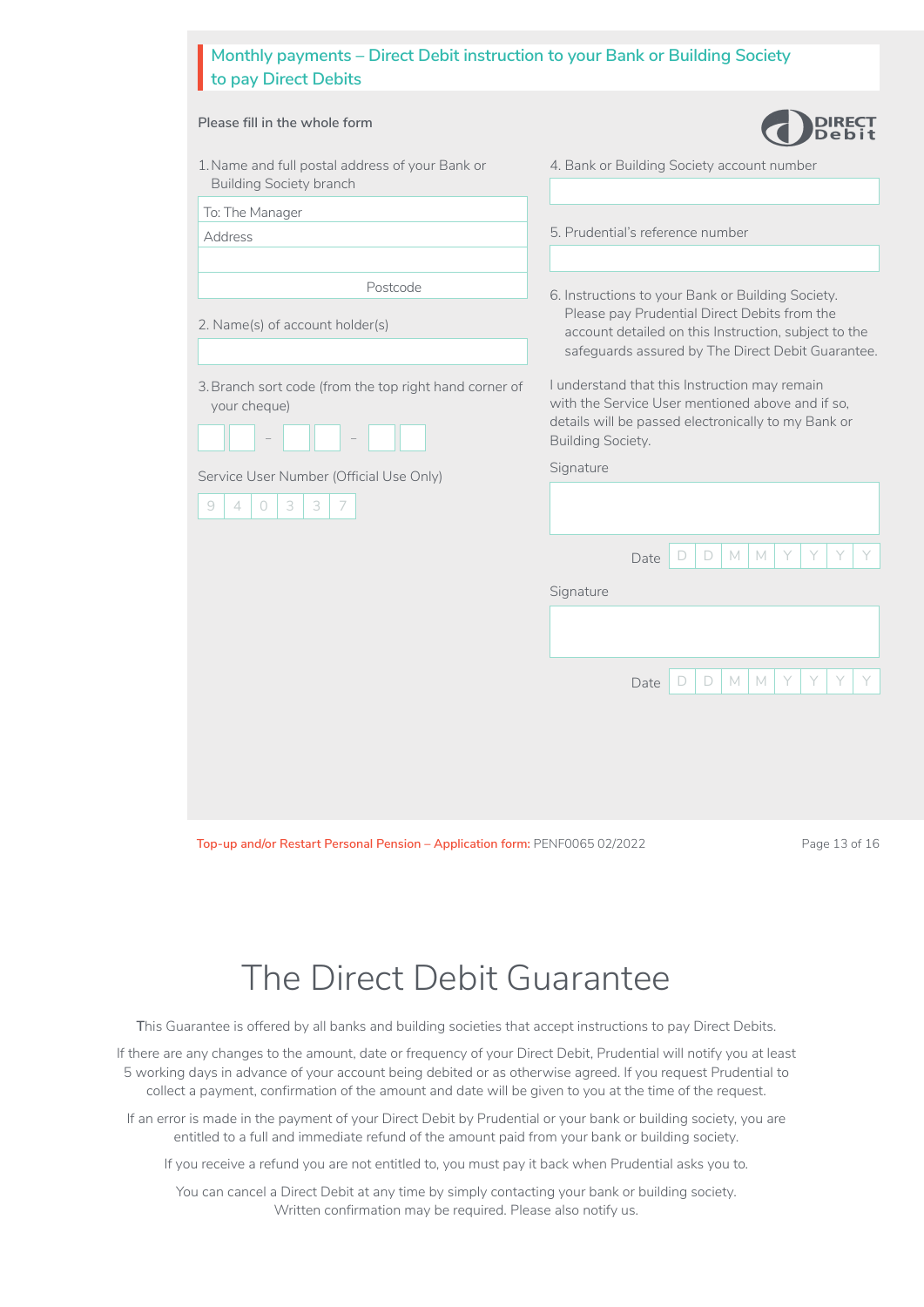**Top-up and/or Restart Personal Pension – Application form:** PENF0065 02/2022 Page 14 of 16